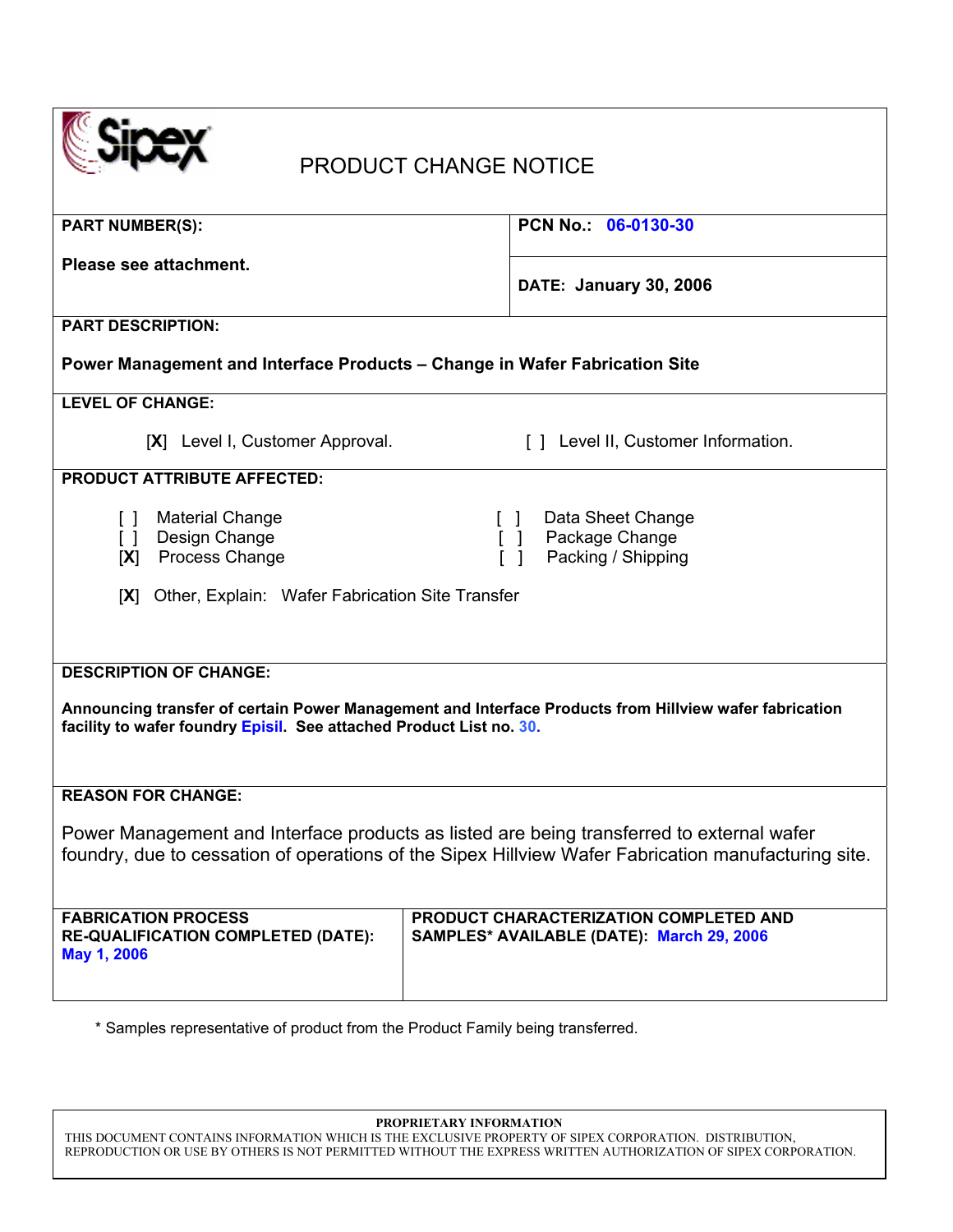

## PRODUCT CHANGE NOTICE

**EARLIEST DATE OF PRODUCTION SHIPMENTS: June 27, 2006** 

**EFFECTIVITY CHANGE DATE OR DATE CODE: Work week associated with earliest production shipment.** 

**[ ] STANDARD DISTRIBUTION [ X ] CUSTOM DISTRIBUTION** 

**PERSON TO CONTACT WITH QUESTIONS:** 

Fred Claussen

VP Quality Assurance and Reliability Sipex Corporation Phone Number: 408-935-7644 FAX NUMBER: 408-935-7678

#### **PROPRIETARY INFORMATION**

THIS DOCUMENT CONTAINS INFORMATION WHICH IS THE EXCLUSIVE PROPERTY OF SIPEX CORPORATION. DISTRIBUTION, REPRODUCTION OR USE BY OTHERS IS NOT PERMITTED WITHOUT THE EXPRESS WRITTEN AUTHORIZATION OF SIPEX CORPORATION.